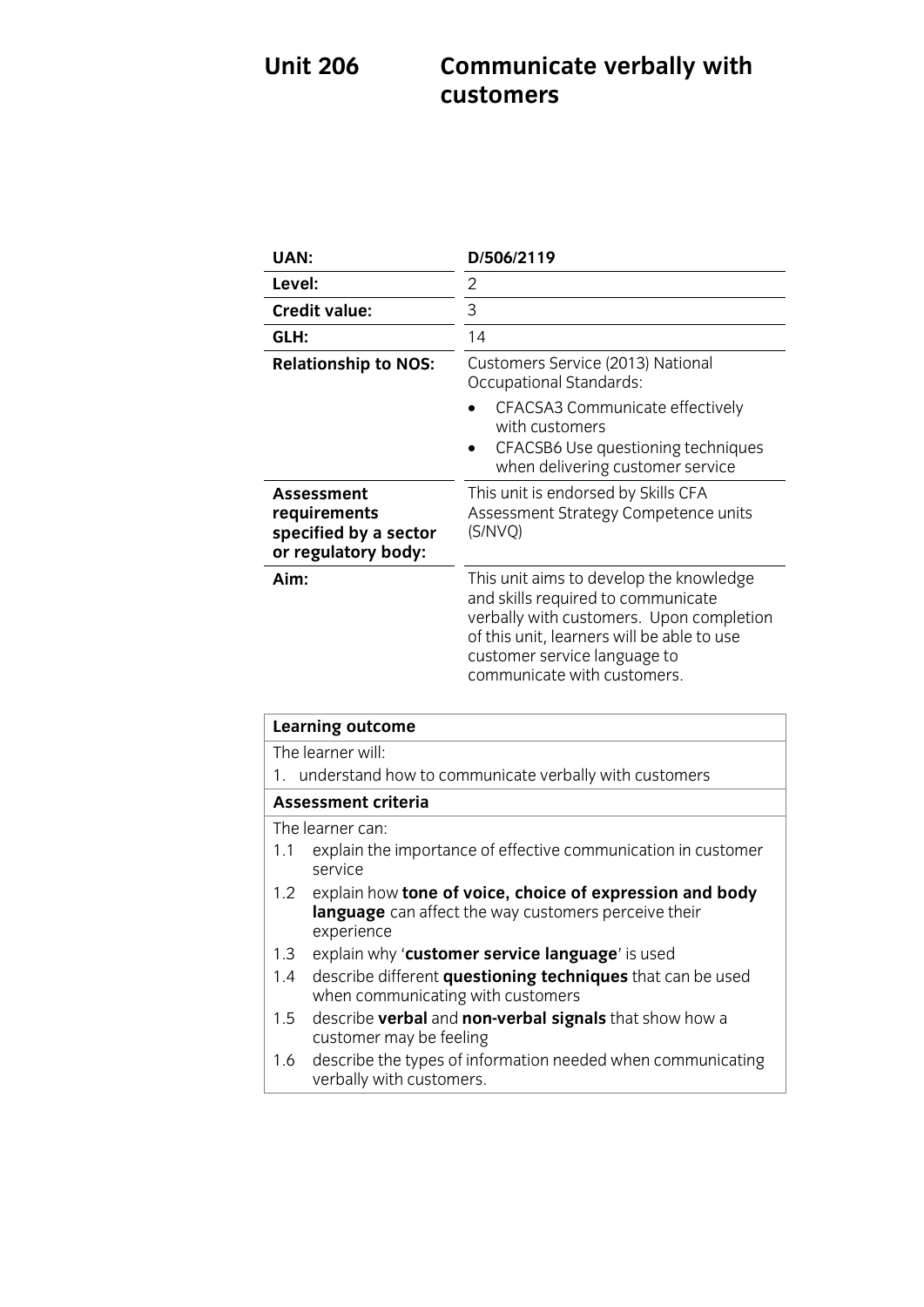### **Assessment guidance<br>The tone of voice, choice of expression and body language** used when dealing with customers can show:

 $\bullet$  confidence or lack of it

- anger or aggression
- nervousness
- abruptness<br>• horedom
- boredom<br>• interest.c
- interest or disinterest
- empathy
- compassion

### **Customer service language** needs to be:

- positive
- able to put customers at ease
- empathetic
- $\bullet$  clear
- professional
- easily understood
- controlled

'Customer service language' needs to be used in all customer service

- If the contract of the customer enquiry where it needs to be clear,<br>easily understood and puts customers at ease
	- handling a customer complaint where it needs to be<br>
	empathetic controlled and professional empathetic, controlled and professional.

# **Questioning techniques:**

- open<br>• probi
- probing
- closed
- leading

- **verbal signals:**<br> **•** positive -questions being asked, asking for clarification, use of key words
	- negative lack of questions, use of negative words<br>• negative and positive stope of veice
	- positive and negative tone of voice

- positive smiling, nodding
	- negative being easily distracted<br>• nositive and negative eve contaction
	- positive and negative eye contact, posture

- **professional discussion** 
	- reflective account
	- auestioning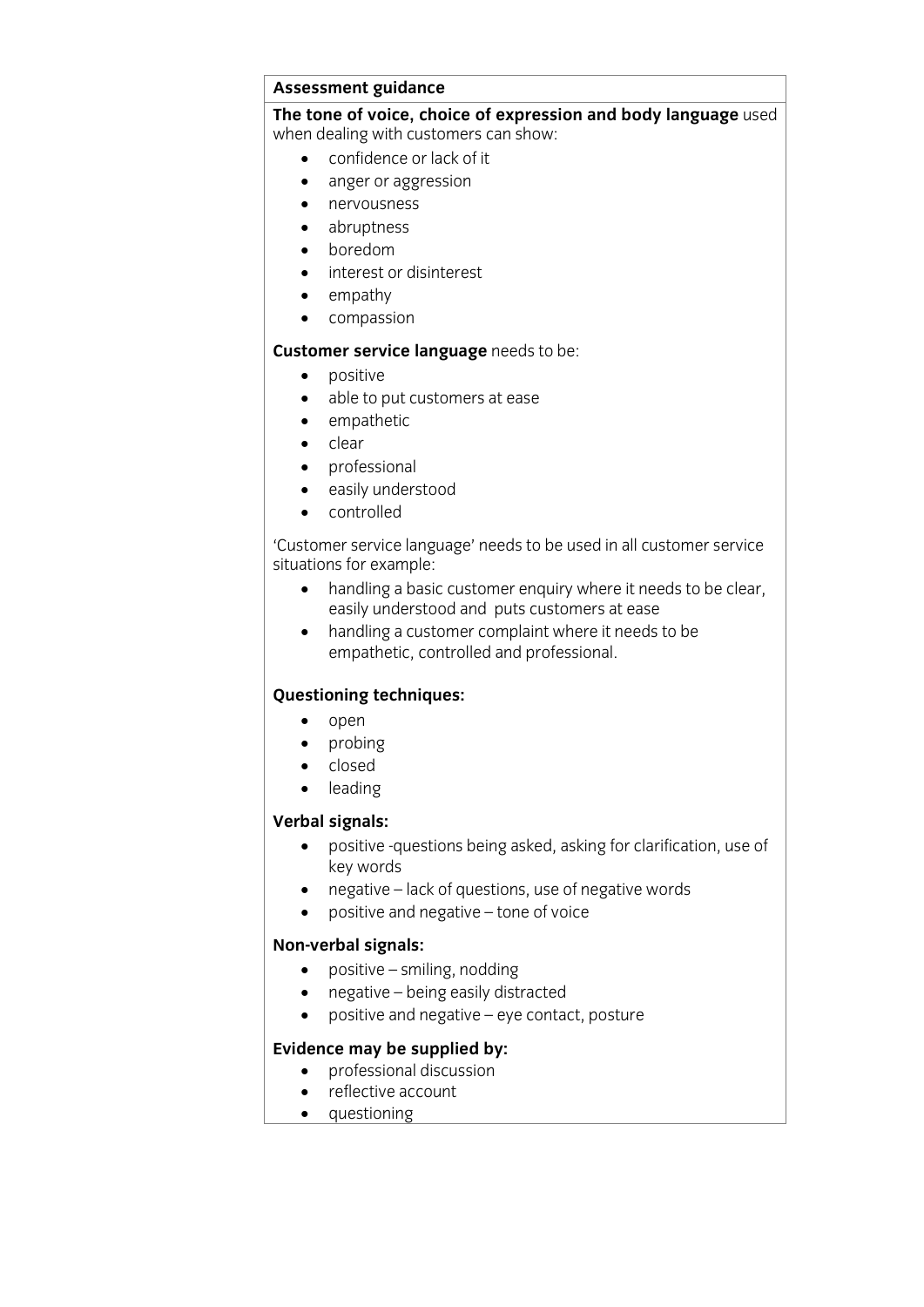# **Learning outcome**<br>The learner will:

2. be able to use customer service language to communicate with customers

### Assessment criteria

The learner can:

- 2.1 Identify customers' wants and priorities
- 2.2 **listen "actively"** to what customers are saying
- 2.3 communicate clearly, concisely and professionally with customers
- 2.4 use a tone of voice and expression that reinforces messages when communicating with customers
- 2.5 use language that reinforces empathy with customers
- 2.6 adapt their response in accordance with customers' changing behaviour
- provide information and advice that meets customers' needs 2.7 provide information and advice that meets custome<br>2.8 maintain organisational standards of behaviour and
- communication when interacting with customers
- check that customers have understood what has been 2.9 check that cust<br>communicated
- 2.10 adhere to organisational policies and procedures, legal and **ethical requirements** when communicating verbally with customers. <u>customers.</u>

# **Assessment guidance**

We all hear what is going on around us. Actively listening is when you do more than listen. You listen carefully and acknowledge you are listening by eg nodding, saying yes/no.  $\frac{1}{2}$ listening by equation is  $\frac{1}{2}$ 

**The tone of voice and expression** and body language used when dealing with customers can show:

- dealing with customers can show:<br>
 confidence or lack of it
	- anger or aggression
	- nervousness
	- abruptness
	-
	- boredom<br>• interest o  $\bullet$  interest or disinterest<br> $\bullet$  empathy
	- empathy
	- compassion

- **Cross and responsibilities showing limits of authority** 
	- service offer
	- handling of customer issues